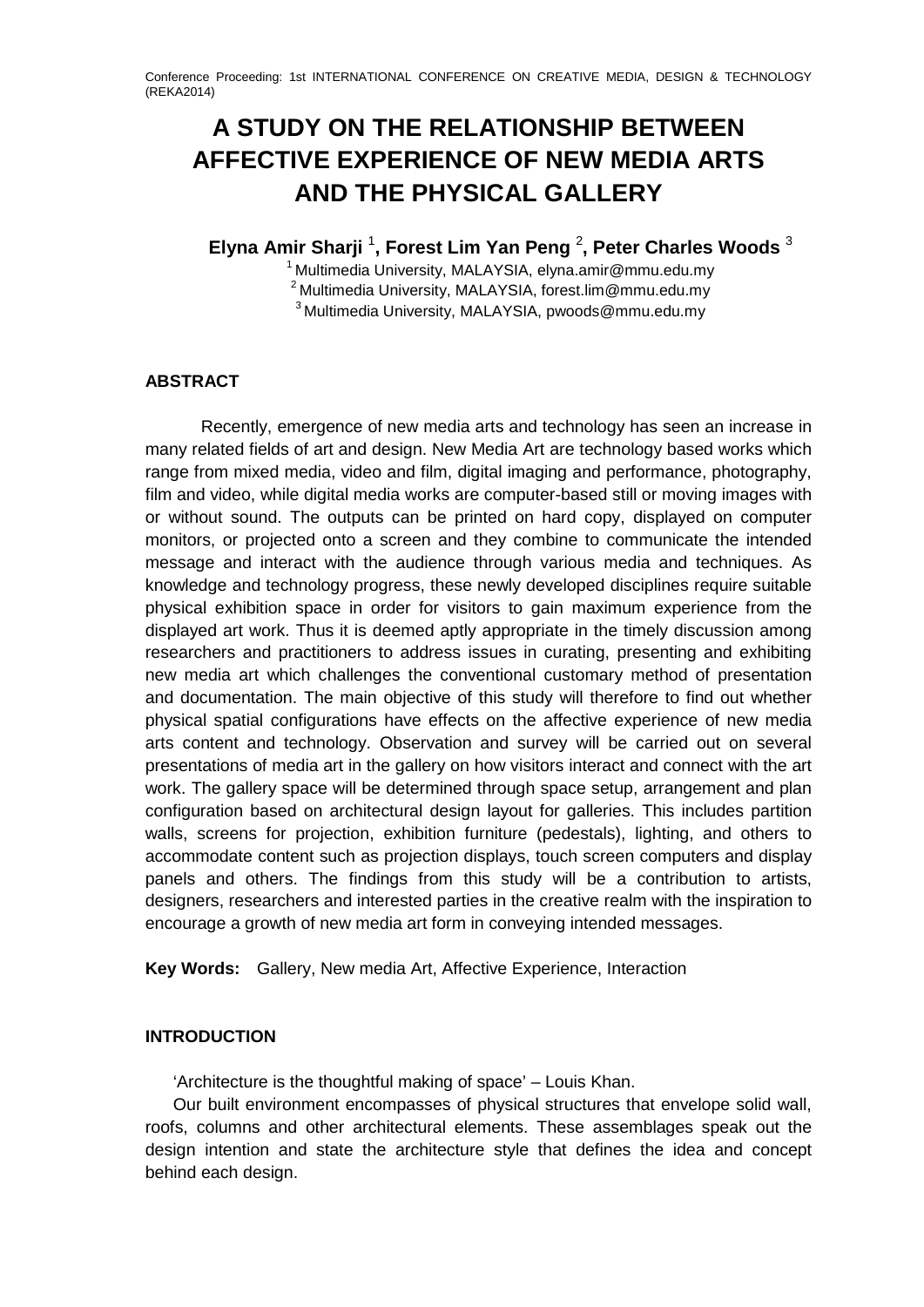While our eyes tend to visually comprehend the physical elements from the very first encounter with the building, it is the shape and qualities of the interior spaces that often mesmerize us as we experience the building. We inhabit the spaces of our built environment, live within its walls and create activities in the allocated functional structures.

Therefore, the qualities of these spaces greatly influence human experience and behavior as stated by Frederick (2007). He continued to stress that positive spaces are often preferred by people for social interaction and prolonged lingering, while negative spaces promote movement rather than dwelling, as they have the feel of uneasiness or temporariness. Being able to experience these different types of spaces and to respond to the surrounding environment very much relate to human behavior and perceptions. In this research, physical space; walls, ceiling height, floor levels and openings, as well as the furniture layout that denotes space planning has a significant relationship with human behavior as presented by Franz (2005). He further stated that this systematic relationship has strong implications on the architectural design process which considers stability, functionality and beauty (physical architectural space), and the perception of human emotional state (affective state).

Paul (2008) who often writes about new media is concerned with the representation in art galleries and museums of artworks created via new technologies such as computers and others. With the advancement of technology and resources, artists and designers are using digital tools more in producing artwork and/or the representation and displays. These exhibitions in galleries and museums are important in relation to the work itself, received and understood, but it can also indicate the engagement with our technologized society. New media and new technologies presented in a physical space influences the way visitors behave and react within the artwork and the space. By observing these galleries and museums with digital artworks on display using electronic devices and how visitors work their way in between and around the displays will lead to an understanding of a patterned behavior. It is therefore the main objective of this study to find out the relationship and effects of physical spatial configurations to human behavior and perception in the context of new media arts exhibition.

#### **PROBLEM STATEMENTS**

While technology advancement makes it way in nearly all aspects of our lives, the same is felt when more of galleries and museums are incorporating digital means into their multimedia content and mode of presentation. There are more interactivity happening among visitors, content, tools and the physical space. The experience that takes place in a new media setting is enhanced via visual and spatial experience. Certain considerations should be looked into, especially the interior layout and setting for new media in a physical space.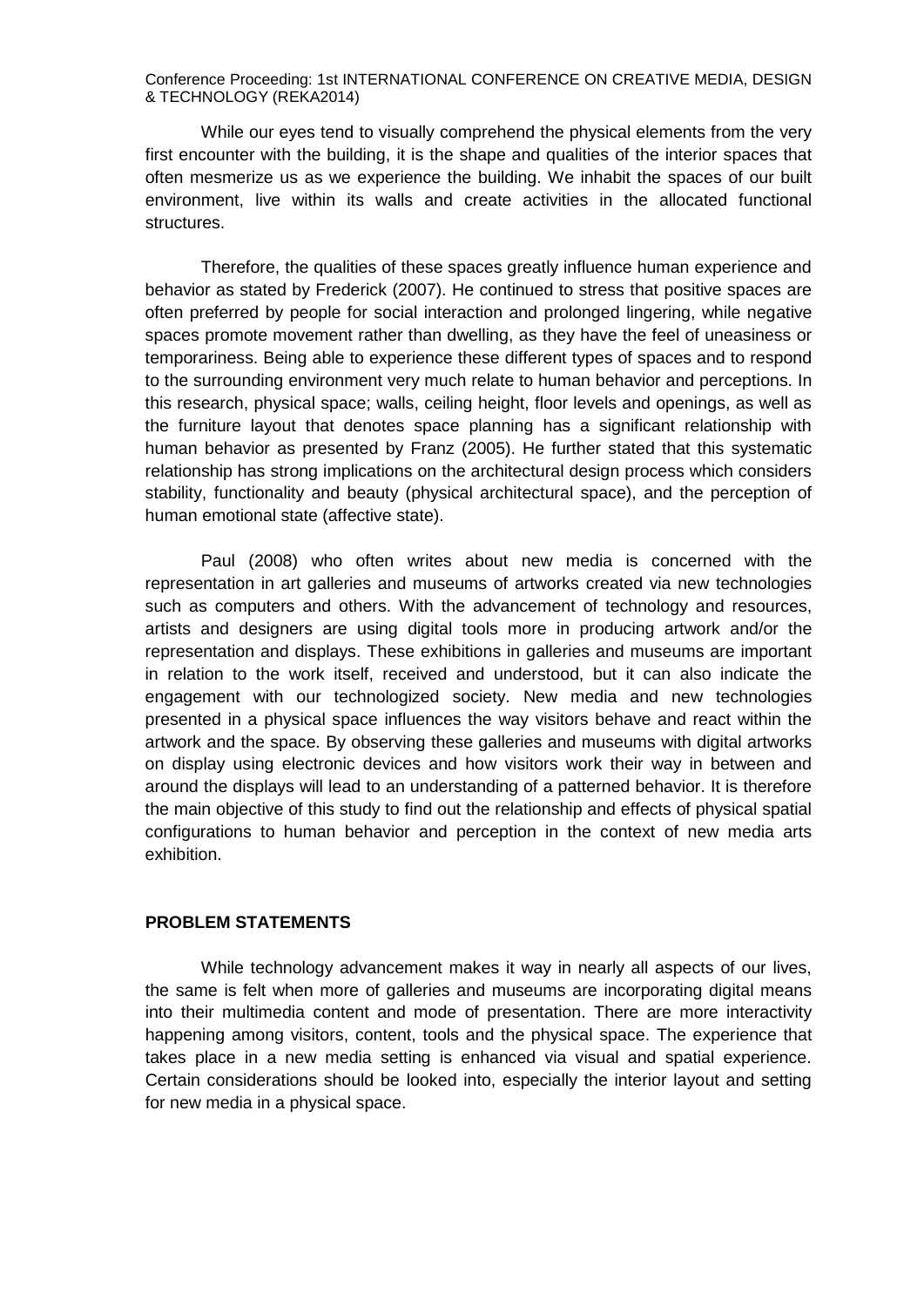The practical challenge of creating this new hybrid platform needs a continuous maintenance and a flexible and technologically equipped exhibition environment, which museum buildings (traditionally based on the white cube model for physical artworks) do not necessarily provide. The challenge lies in the facilitation of audience engagement in order to make the public more familiar with this emerging art form (Paul, 2010). She further stated that traditional presentation spaces create exhibition models that are not particularly appropriate for new media art.

User's experience is often mismatched with the responsive environment as there lacks proper documentation being done on space and multimedia applications (Meyboom, Johnson & Wojtowicz, 2011).

### **LITERATURE REVIEWS**

#### **New Media Art**

This is a continuously evolving field. Characterizing new media art includes process-oriented, time-based, dynamic and real-time; participatory, collaborative and per formative; modular, variable, generative and customizable (Paul, 2010). According to Lazzari and Schlesier (2008), any form of art is a primarily visual medium that is used to express ideas about the world around us and our experiences.

The intended messages are contained within its content while aesthetics portrays artistic expression, experience and innovation. Media is classified into traditional; drawing, painting, printmaking, sculpture and craft-making while nontraditional media is represented in the emerging of knowledge and technology such as mixed media, video and film, digital imaging and performance. Some media are based on technology which includes photography, film and video while digital media involves computer-based storage of still or moving images as digital information, with or without sound. While technology supports the production of content, the presentation of new media art also involves creation of platforms of exchange, between artwork and audience, or the public space of gallery and public space of a network (Paul, 2010). Graham and Cook (2010) reported that new media art is made using electronic media technology and that displays any or all of the three behaviours of interactivity, connectivity and computability, in any combination.

#### **Galleries**

A gallery has always been considered a place to acquire, conserve, research, communicate and exhibit for the purpose of study, education and enjoyment (Matthews, 1991). Their role has always been important in the social society in areas of traditions, culture, art and craft, education, industrial growth and technological advancement. These institutions are non-profit making, permanent institutions in the service of society and as material evidence of man and his environment. There are important to the society as historical preservers, aesthetic collectors and educational innovators.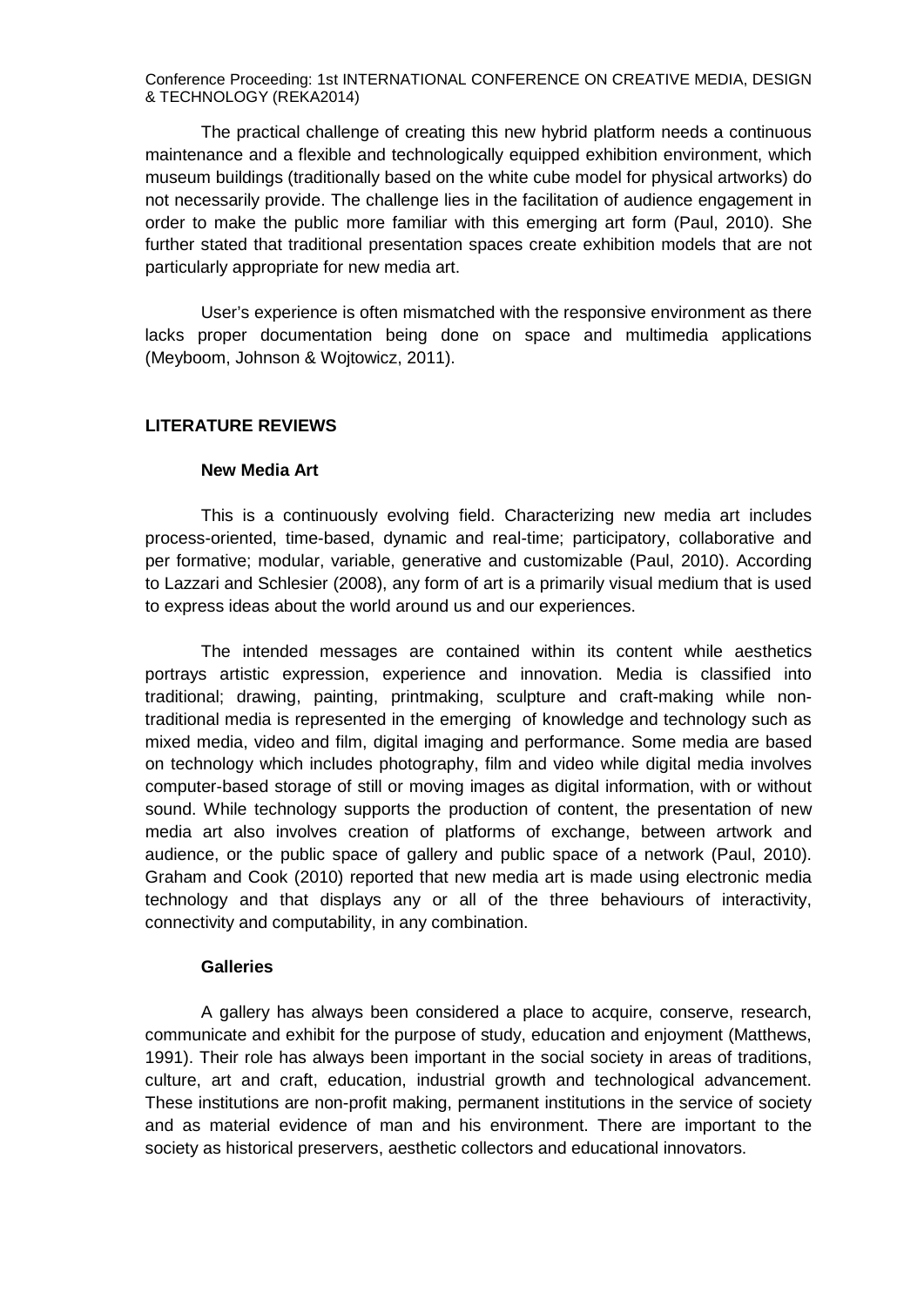Different types of galleries serve different groups of organizations such as National governance where approvals of appropriate projects are in accordance with administration policies, Provincial galleries which adhere to local government authorities to convey historical and future aspirations of local states, University galleries serve a department or the whole university and may be represented by a director, curatorial board or departmental professor, Private trusts where registered charities and trustees set up galleries through grants and professional fund-raising activities, Industry and Corporate bodies to portray individual messages, and Private galleries that offer private and limited business concerns and collections (Matthews, 1991). There are several museologies approaches such science, technology, industrial archaeology, social history, ethnology, anthropology, archaeology, geology, natural history, and fine and decorative arts. The confluence of theories and practises in the recent public management and the new museology bring about a new realm of space design and management (Baddeley, 2009).

#### **Human Behaviour**

Experience of human behaviour is based on four categories; sensual thread, emotional thread, compositional thread and spatio-temporal thread. Sensual thread is concerned with sensory engagement with certain situation where the interaction between a person and environment becomes participation and communication. Any derogation of the senses narrows and dulls life experience. Emotional thread lies on the fact that emotions are qualities of particular experiences. They belong to a self-engaged in a situation and are concerned with the movements toward an outcome that is either desired or disliked. Compositional thread is concerned with relationships between parts of the whole experience while spatio-temporal thread relies in each part of experience (McCarthy & Wright, 2004). There is a significant relationship between physical environment and human behaviour, thus any architectural design may affect human behaviour in its environment. The three main fields of psychology to focus on are social psychology, environmental psychology and cognitive psychology, all of which are essential in understanding the unique relationship human behaviour is with their built environment (Cummings, 2012). Interaction and participation are key elements of human behaviour studied in art exhibitions. They are measured via investment of time the viewer-participant makes for each new media works and the amount of expertise that may be necessary to engage with the artworks.

Some works are open but still guided where viewers navigate through a visual, textual and aural system that has been configured by the artist. Some works allow participant to interact and be involved with the artwork installation.

These potentially interactive and participatory nature of new media projects allow people to navigate, assemble or contribute to an artwork in a way that is more than interactive; experiencing it runs counter with the basic rules of museum: 'Please do not touch the art'. Human behaviour that not only actively engage and interact need a certain level of familiarity with the interfaces and navigation paradigms because museum audience consists of all age group and different kinds of visitor groups and expert level (Paul, 2010).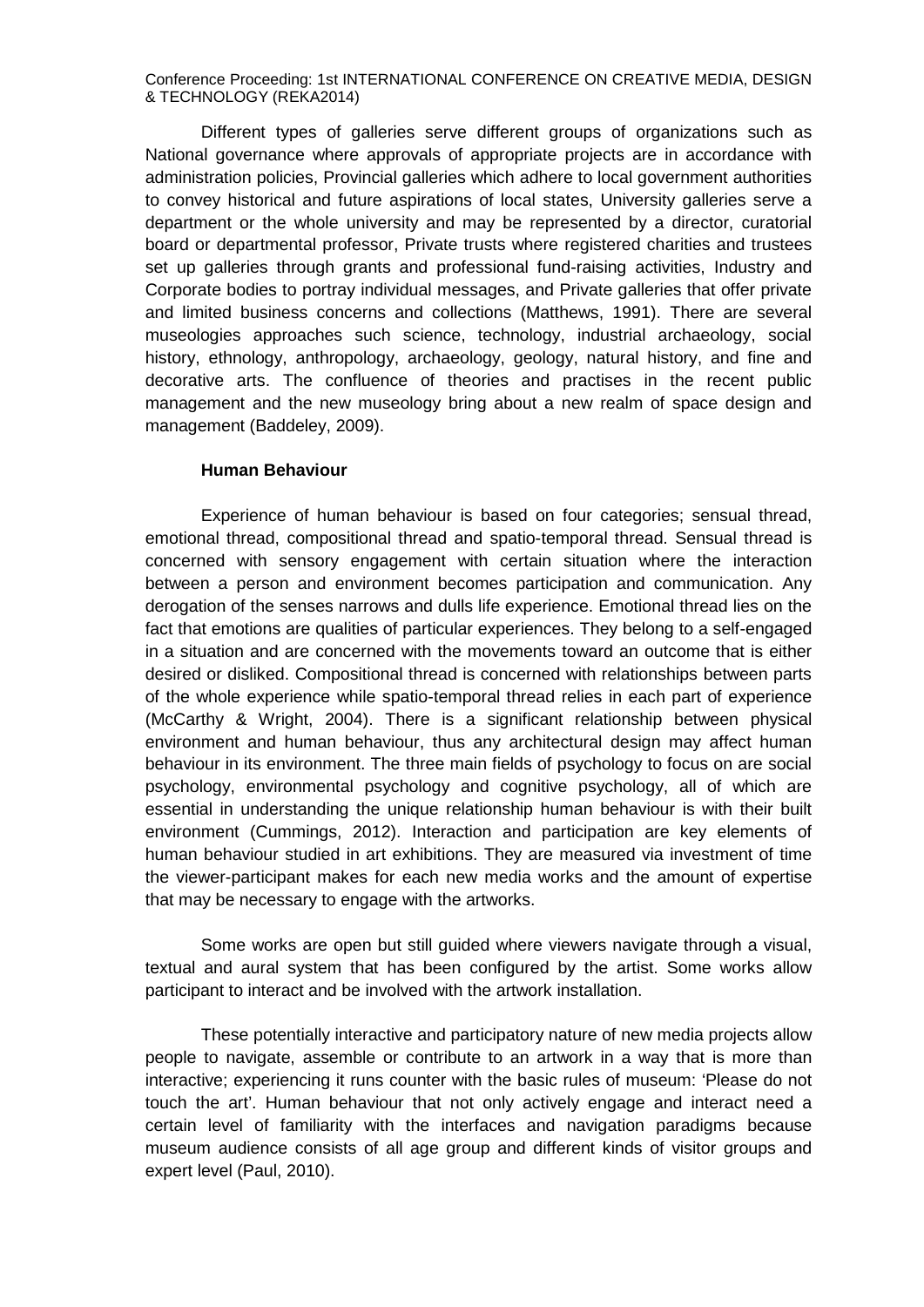## **The Relationship**

"Designers often aspire to do more than simply create buildings that are new, functional and attractive —they promise that a new environment will change behaviours and attitudes" (Marmot, 2002). Artworks that require an extended viewing period may pose a challenge since visitors tend to spend only a minimal amount of time with one work at a time. Time-based nature of new media art is more extensive than video or film owing to the nonlinear qualities of the digital medium. Viewers may be looking at database driven project that continuously configures itself over time or visualizations that is driven by real time data flow and will never repeat itself (Paul, 2010). These new media installations in a physical space may require certain familiarity and that types of human behaviour is closely related to level of engagement and interactivity. Therefore, configurations of the physical layout to hold these new media artworks have a strong impact to the human behaviour and how they are able to perceive and enjoy the digital display.

## **METHODOLOGY**

According to Dr. Joseph Bilello in his notes Architectural Research Method, architectural research is the study for new knowledge and new ideas about the built environment. Research can be conducted in a variety of sub disciplines, including building technology, environment-behaviour studies, and history of architecture as well as computing technology. With identifiable goals at the outset of research, research projects are directed to seek and respond to a question. In order to pursue that question, one follows a credible, systematic method, or mode of inquiry, relevant and acceptable to the research paradigm. This process will lead to significant results in a thorough, documented manner which reflects a solution.

This research is based on qualitative method in the context of social science research which uses interviews, observations, analysis of documents and other qualitative methods to interpret the meaning (Kenney, 2009). The Research Design is a plan of how the investigation will be conducted and is directly connected to a theoretical perspective. This focuses the questions to study, what information is relevant, how to collect that information and how to further analyse the information; research design helps to link the research question to its conclusions.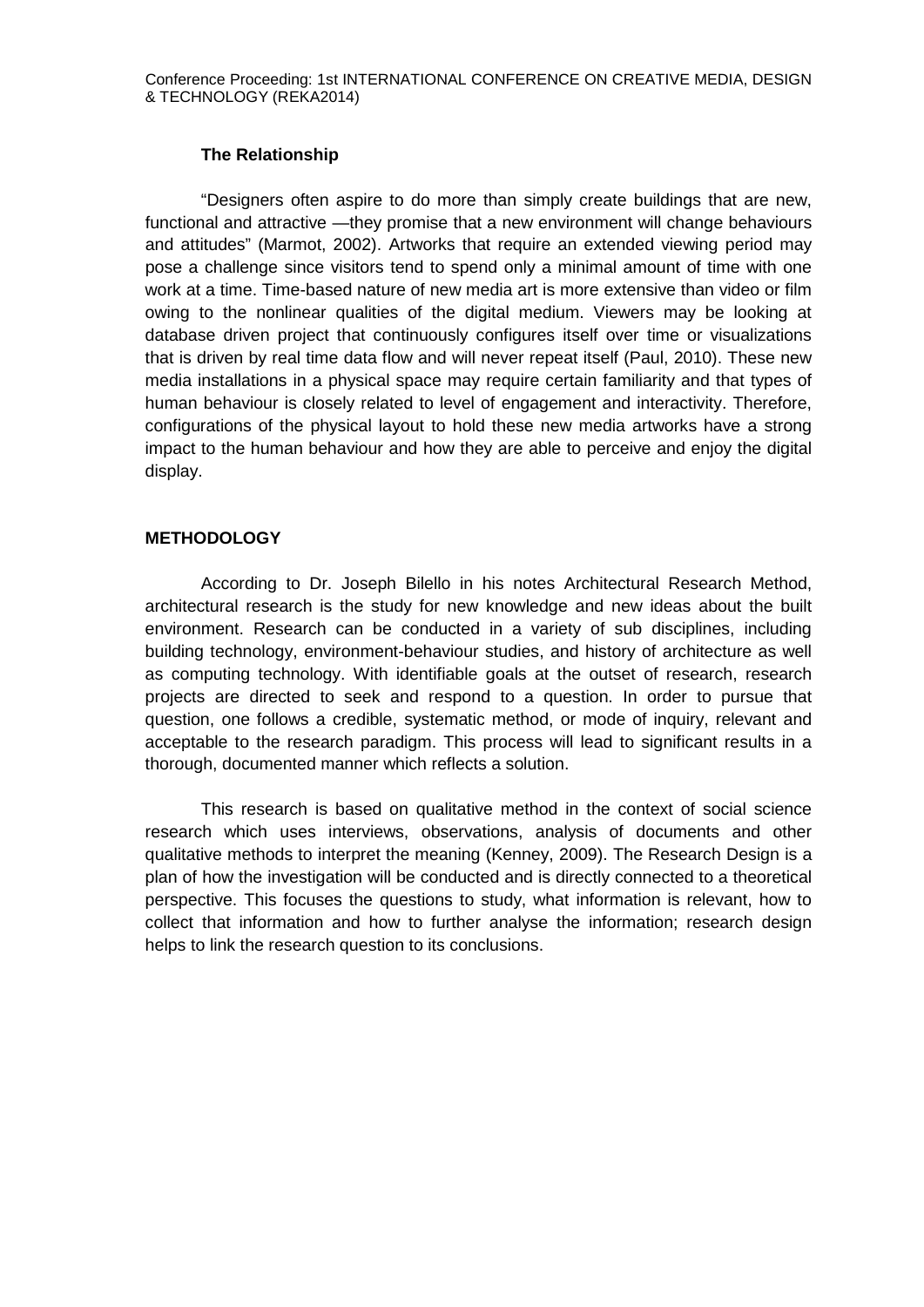

**Table 1** Research Design



**Figure 1.0** New media display at e-gallery

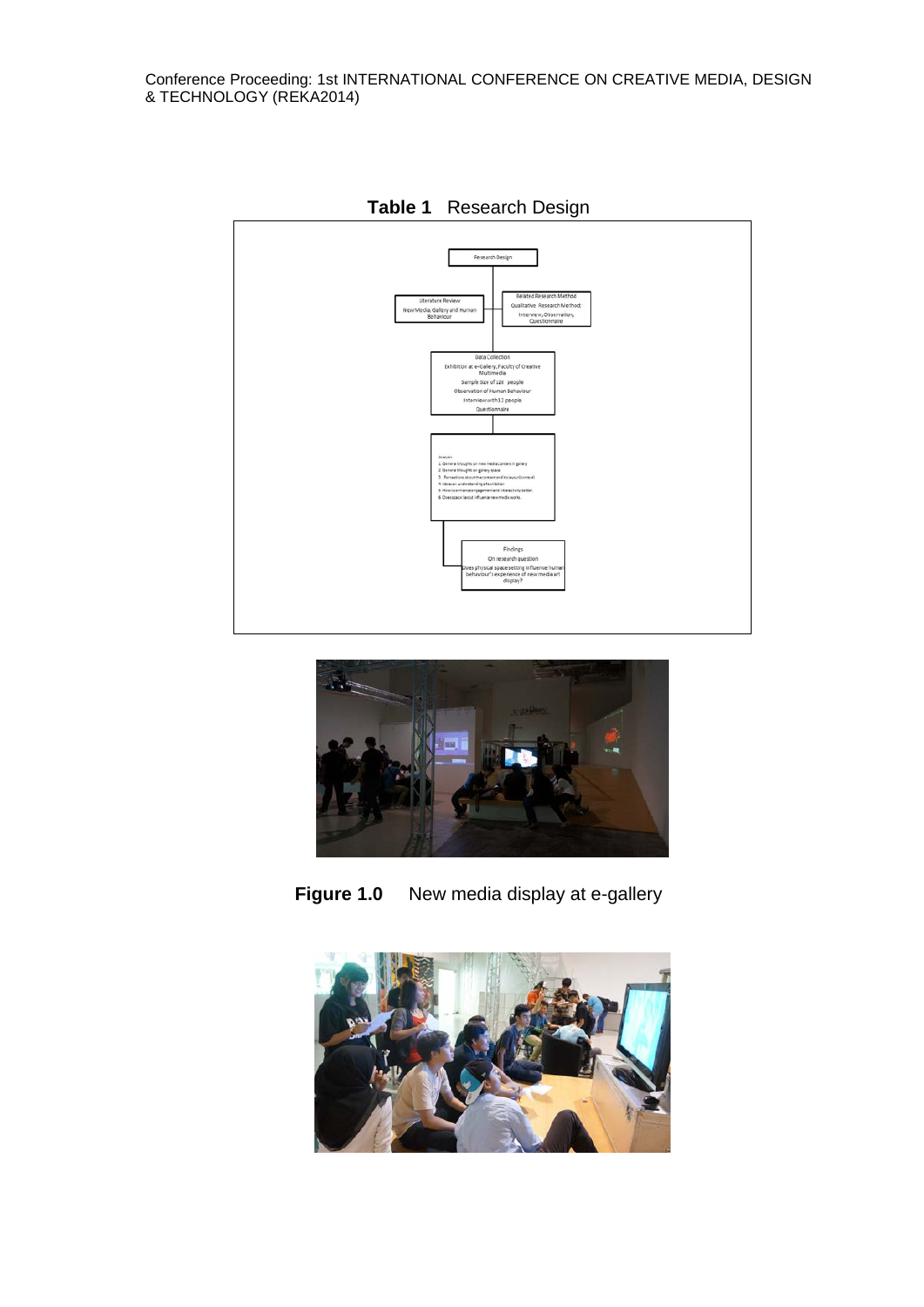



**Figure 3.0** Interactive touch screen display



**Figure 4.0** Viewing video projection

## **RESULTS**

From the observation exercise conducted throughout the exhibition held at e-Gallery, Faculty of Creative Multimedia, Multimedia University, a number of one hundred and twenty visitors visited the gallery. Seventy eight numbers of visitors completed the questionnaire and twelve visitors were interviewed. Observation done was nonobtrusive from ten o'clock until five in the evening.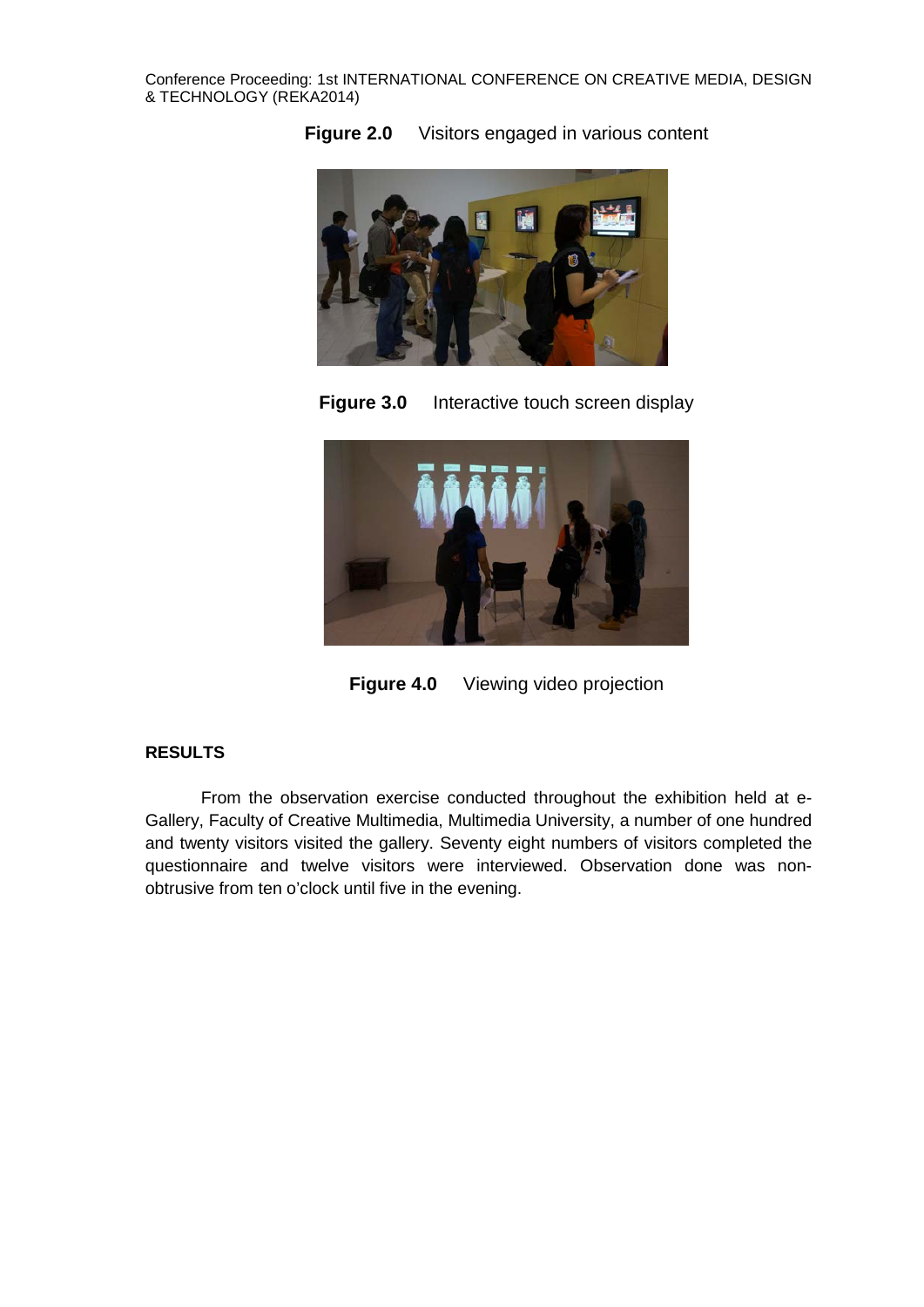|              | Art Work      |             |              |             |            |  |  |  |  |
|--------------|---------------|-------------|--------------|-------------|------------|--|--|--|--|
| Action       | Video         | Screen with | Touch        | Touch       | Game using |  |  |  |  |
|              | Projection on | Chairs      | Screen on    | Screen with | Motion     |  |  |  |  |
|              | Wall          | Setting     | PC & Monitor | Tab         | Sensor via |  |  |  |  |
|              |               |             |              |             | Screen     |  |  |  |  |
| Walking      | 14%           | 6%          | 7%           | 35%         | 8%         |  |  |  |  |
| without      |               |             |              |             |            |  |  |  |  |
| stopping     |               |             |              |             |            |  |  |  |  |
| Stopped at   | 66%           | 77%         | 22%          | 25%         | 14%        |  |  |  |  |
| artwork to   |               |             |              |             |            |  |  |  |  |
| view         |               |             |              |             |            |  |  |  |  |
| Interacting  | 8%            | 12%         | 58%          | 24%         | 68%        |  |  |  |  |
| with artwork |               |             |              |             |            |  |  |  |  |
| Asked for    | 12%           | 5%          | 13%          | 16%         | 10%        |  |  |  |  |
| assistance   |               |             |              |             |            |  |  |  |  |
| Total        | 100%          | 100%        | 100%         | 100%        | 100%       |  |  |  |  |

**Table 2** Observation Data Analysis

|  | <b>Table 3</b> Questionnaire Data Analysis |  |  |
|--|--------------------------------------------|--|--|
|--|--------------------------------------------|--|--|

|                   | Strongly        | <b>Disagree</b> | Fair | Agree | Strongly | Total |
|-------------------|-----------------|-----------------|------|-------|----------|-------|
|                   | <b>Disagree</b> |                 |      |       | Agree    |       |
| Installation of   | 4%              | 7%              | 6%   | 65%   | 18%      | 100%  |
| artwork in        |                 |                 |      |       |          |       |
| gallery is good.  |                 |                 |      |       |          |       |
| Able to           | 8%              | 14%             | 4%   | 61%   | 13%      | 100%  |
| understand the    |                 |                 |      |       |          |       |
| content.          |                 |                 |      |       |          |       |
| Able to interact  | 3%              | 7%              | 2%   | 63%   | 25%      | 100%  |
| with the content. |                 |                 |      |       |          |       |
| Layout &          | 3%              | 5%              | 2%   | 74%   | 16%      | 100%  |
| environment       |                 |                 |      |       |          |       |
| setting is good.  |                 |                 |      |       |          |       |

From the interview, their responds were:

i. Some installation may not be driven by concept requirement but technical needs for example dark space for projections.

ii. The setting of furniture that is casual with seating invites more people to linger and interact more.

iii. Some new media artwork needs more explanation and assistance in interacting with the technology that may attract visitors with familiar background with technology.

iv. Apart from the setting, visitors need more information such as labels, brochure and assistance from gallery guide.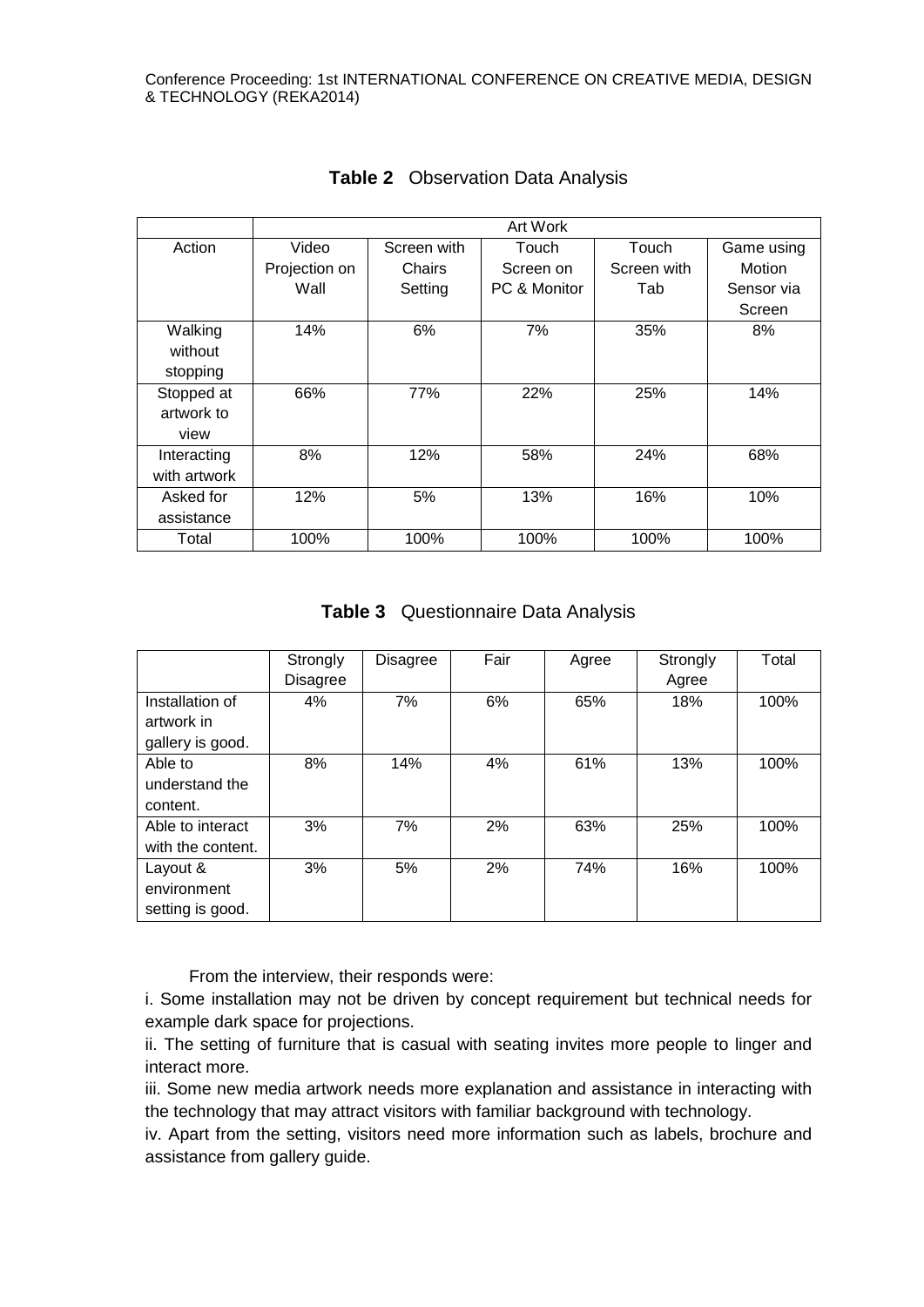v. Often visitors in group interact better than single visitor due to dislike to be watched by other people.

vi. Each installation should consider physical set up such as height, lighting, partition, seating and others as part of display furniture to enhance better.

## **CONCLUSIONS**

New media art is a hybrid form of art, based on time-based technology and digital attributes. Installing these varied multimedia works from projections, videos, interactive touch screen content, kinect based content, virtual reality, software and net art and others in a physical gallery requires study and implementation on the physical layout of furniture and display setting (context) and content and its presentation (tools and technology). Observation of human behaviour and study of their experience, perception and interaction with the space and display can lead to a better environment for the enhancement of engaging with the art work itself. There is no perfect approach in installing new media works as each requires distinctly different requirements such as through projection, presentation, installation, set up of computers (touch screen) and interactive game-like setting. Thus this study offers a guide on how physical arrangement influences affective experience with focus on physical space layout. One distinctive result is that new media as a changed landscape influences visitors to interact and be engaged in a more active manner rather than the passive behaviour of a traditional gallery set up. Technology, audio and visual, content and presentation that is prepared for utilization invites visitors to be more curious as their experience has been enhanced.

#### **REFERENCES**

- 1. Baddeley, C. (2009). Managing the New Museology: The Changing Role and Management of Australian State Museums since the 1980s. *The International Journal of the Inclusive Museum. Volume 2, Issue 2,* pp. 89-98, 2009.
- 2. Cummings, N. G. (2012). *Fostering Sustainable Behaviour through Design: a Study of the Social, Psychological and Physical Influences.* University pf Massachusetts Amherst.
- 3. Franz, G. (2005). *An Empirical Approach to the Experience of Architectural Space.* Bauhaus University, Weimar.
- 4. Frederick, M. (2007). *101 Things I Learned in Architecture School.* The MIT Press, Cambridge, Massachusetts.
- 5. Graham, B. & Cook, S. (2010). *Rethinking Curating: Art after New Media.*
- 6. Kenney, K. (2009). *Visual Communication Research Designs.* Routledge Taylor and Francis Group, New York.